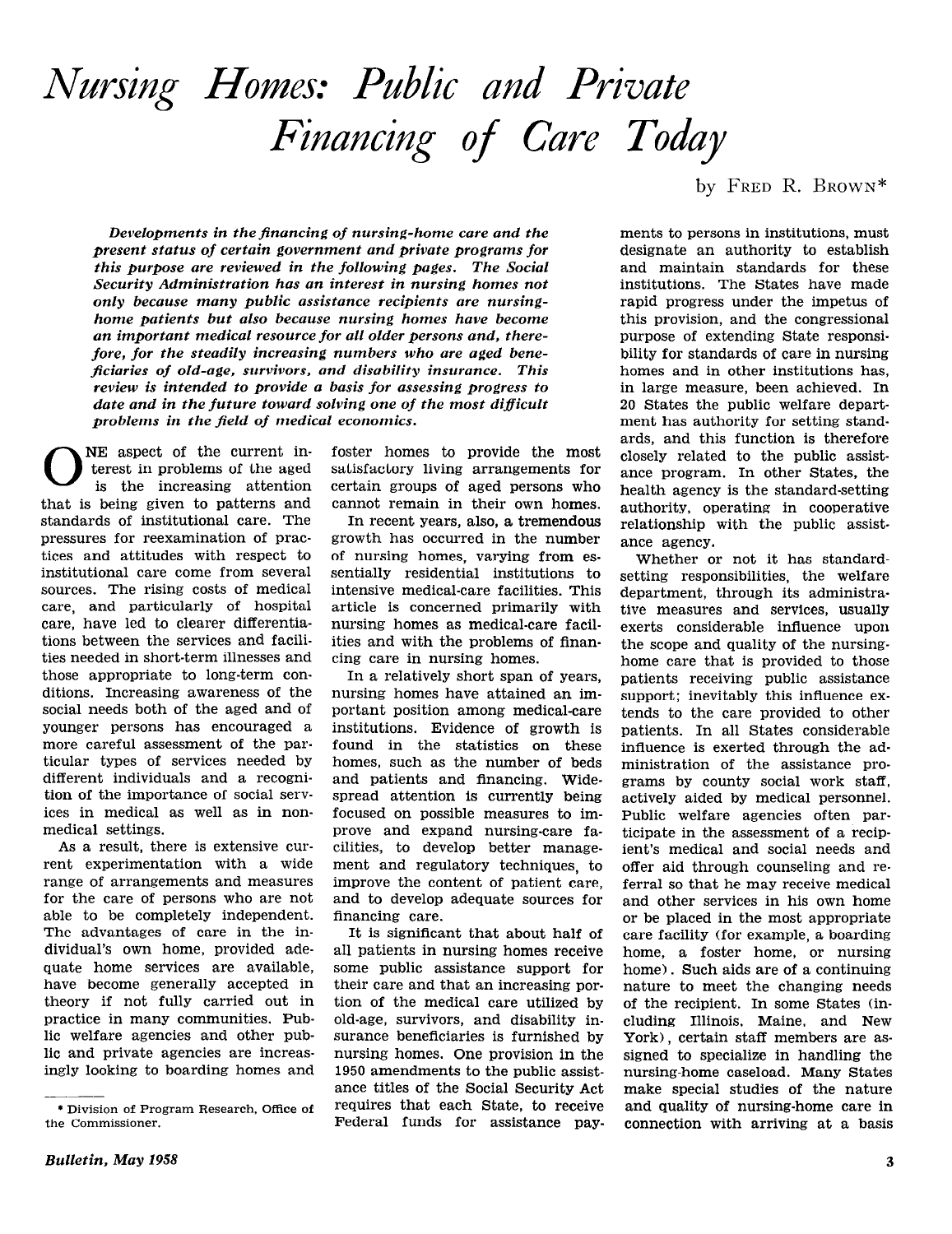for a scale of payment: these studies have some effects beyond their immediate purpose. In some States (Illinois and Kansas, for example), the public welfare agency is an active contributor to the training of nursing-home personnel.

## **Definitions**

Nursing care outside the general hospital is provided in facilities that vary widely with respect to the services offered and thus with respect to the type of patients who can receive the care appropriate to their needs. Several large categories of these facilities, although similar to nursing homes, are ordinarily considered to be more closely related to hospitals. Mental illness, tuberculosis, and certain other types of chronic illness requiring continuous care of a hospital nature are, generally speaking, appropriately treated in one of the specialized types of hospital or sanatorium rather than in a nursing home. Other facilities that are sometimes called "nursing homes" include many that do not provide any professional medical services but offer only residential services. Thus the homes are too diverse for any single designation to be applied to all of them.

A suggested solution to this difficulty of definition has resulted from the deliberations of the National Conference on Nursing Homes and Homes for the Aged, held in Washington from February 25 to 28, 1958, under the auspices of the Public Health Service. A section report of the conference recommended that four distinct classifications of services be considered as the basis for distinguishing the service content of these homes:

1. Residential services encompassing housing, food, and other domiciliary needs.

2. Personal care, including help in such daily activities as walking, dressing, feeding, bathing, getting in and out of bed, and taking medication of a type usually self-administered.

3. Nursing care encompassing those services that require technical nursing skills.

4. Multiple services covering all the types of care listed above but emphasizing social and group-work services, psychiatric and physical rehabilitation, and the like.

Under this classification scheme, a facility would not be called a "home" but a residential facility, a personalcare facility, a nursing-care facility, or a multiple-service facility. At each succeeding level, the facility provides all the services included in the less comprehensive facility. These designations are somewhat different from those in the classification scheme previously suggested by the Public Health Service in its 1954 national inventory of nursing homes: (1) skilled nursing home, (2) personalcare home with skilled nursing, (3) personal-care home without skilled nursing, and (4) sheltered home.1 In effect, the more recent proposal would place the nursing home having a significant rehabilitation program in a distinct classification, and all other facilities offering skilled nursing care would be in another single category.

This article is principally concerned with nursing homes offering skilled nursing care-in other words, nursing facilities and multiple-service facilities. It is recognized, however, that personal-care facilities and residential facilities cannot be entirely omitted in an overall review of nursing-home developments, despite the limited extent of the medical content of the services in these two categories. Actually, from time to time the occupants of these homes may develop intensive medical needs, which the homes may endeavor to satisfy.

Classification schemes may have special significance with respect to the financing of nursing-home care. It would be desirable if the amounts to be paid for the care could be related in advance to the kinds of medical services provided. Use of an accepted method of classifying by medical service levels would make such a relationship possible. Thus, a patient who could be readily classified with respect to his need for nursing-home care could more easily be placed in a home classified as capable of satisfying this need without unduly exceeding it. Furthermore, when a public or private agency is financing the care, one possible method for determining the

amount of payment would be use of a scale of rates based on facility classifications.

## Number of Homes and Beds

In connection with the hospital and medical facilities construction program under title VI of the Public Health Service Act, as amended (the Hill-Burton program), the Public Health Service compiles data from the annual State inventories of medical-care facilities. The nursing homes in the inventories are expected to meet this definition in the Public Health Service regulations:

A facility which is operated in connection with a hospital, or in which nursing care and medical services are prescribed by or performed under the general direction of persons licensed to practice medicine or surgery in the State, for the accommodation of convalescents or other persons who are not acutely ill and not in need of hospital care, but who do require skilled nursing care and related medical services. The term "nursing home" shall be restricted to those facilities, the purpose of which is to provide skilled nursing care and related medical services for a period of not less than 24 hours per day to individuals admitted because of illness, disease, or physical or mental infirmity and which provide a community service.

Employing this definition of a "skilled nursing home," the States reported a national total of 221,435 existing nursing-home beds as of January 1, 1958. Of these beds, 113,- 019 were considered acceptable and 108,416 were considered not acceptable because of fire hazards or health reasons. In the aggregate, the States considered that they needed 2.59 beds per 1,000 population, or a national total of 435,686 beds. These needs were determined by each State within the Hill-Burton allowances-from a minimum of 1 nursing-home bed per 1,000 population up to 4 beds per 1,000 population where the combined nursing-home and chronic disease hospital beds would not exceed 5 per 1,000 population. To replace unacceptable beds and provide the needed new beds, according to the State plans, construction or renovation of nursing-home facilities with 322,667 beds would be required. The possibil-

<sup>&</sup>lt;sup>1</sup> Jerry R. Solon and Anna Mae Baney, "Inventory of Nursing Homes and Related Facilities," Pvblic Health Reports, December 1954.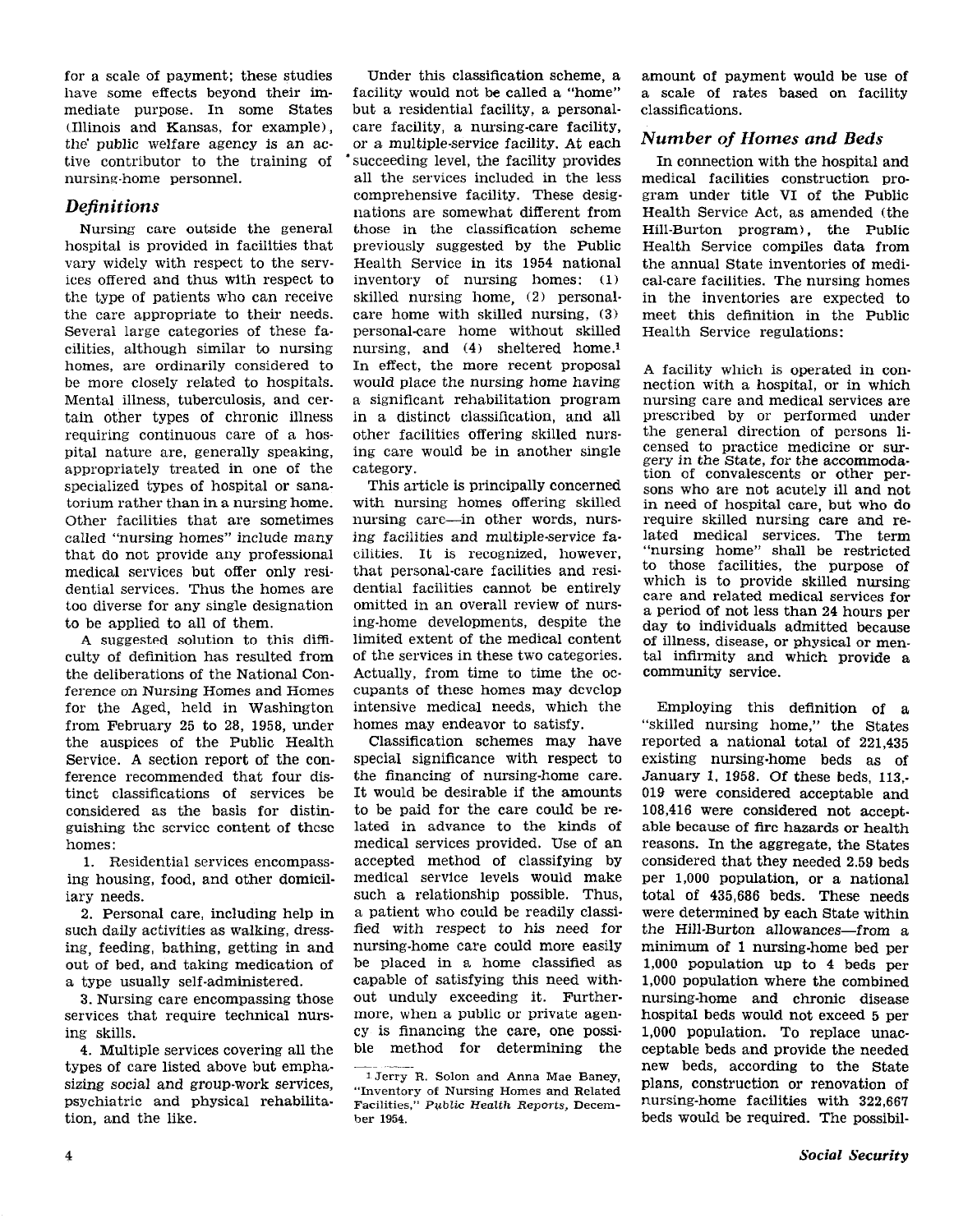ity that this estimate is too conservative is suggested by a recent study based on inquiries to physicians. According to the study, about 4 nursinghome beds per 1,000 population would be necessary if accessibility to care were no longer to be limited by inability to pay for it or by shortages in facilities.2

In 1956, the latest year for which an ownership summary was made by the Public Health Service, 217,600 nursing-home beds met the Public Health Service definition. As indicated in table 1, somewhat more than 63 percent of the nursing-home beds are under proprietary auspices. (It is assumed that most of those whose ownership was reported as "unknown" are also proprietary.) The data also show that the average proprietary home has about 23 beds, which is less than the average for all homes -28 beds. Many of the proprietary nursing homes have been established only recently; according to the survey of 13 States made jointly in 1953-54 by the Public Health Service and the Commission on Chronic Illness, half of them had been established within the previous 4 years.3

If a broader definition of a nursing home were used, the national number of available beds would, of course, be greater. The Public Health Service national inventory indicates that as of 1954, excluding 80,000 beds in 9,000 sheltered homes, there were 370,000 beds in 16,000 nursing homes offering services at least to the level of "personal care"; 260,000 had some skilled nursing, and 110,000 did not. The American Nursing Home Association has conducted an independent survey, which indicated that in August 1957 there were 392,303 beds in 17,- 455 nursing and convalescent homes. Sixty-seven percent of all beds reported in the survey were in homes under proprietary auspices.

The relative significance of these estimated national totals can be better understood when a comparison is made with the data from the Public

Bulletin, May 1958 5

Health Service summary of State medical-facility inventories of January 1958. A total of 693,000 existing beds was reported in general hospitals and 736,000 in mental, tuberculosis, and chronic disease hospitals.

## Patients in Nursing Homes

Nursing homes are predominantly devoted to the care of aged persons, and a relatively high proportion of the patients are women. In the 1953- 54 survey made by the Public Health Service and the Commission on Chronic Illness, the median age of all patients in proprietary nursing homes was 80 years. Of all the patients, 90 percent were aged 65 or over and fully one-fourth were aged 85 or older. Two-thirds of all the patients were women.

More than 1 percent of the entire population aged 65 or over resided in proprietary nursing homes at the time of the survey. Nursing-home patients aged 85 and over represented more than 6 percent of the entire population of this age group. Only 4 years earlier the 1950 Census showed that the total number of Persons aged 65 or over in proprietary nursing homes and in proprietary homes for the aged was only threefourths of 1 percent of all aged persons in the population.4

Generally speaking, nursing homes cater to patients needing long-term care in facilities offering less in the form of medical services than a general hospital. In the 1953-54 survey, the average period that patients had been in these homes up to the survey day was 1 year. Nearly one-fifth of the patients had been in their present nursing homes for 3 years or more.

# Cost of Nursing-Home Care

Because the nature of the care furnished in nursing homes is varied, the costs and charges for care are also matters of considerable variation. The cost of furnishing care, especially in proprietary institutions, is hard to determine, partly because the basic information is often not availods. Steps to improve and standardize nursing-home accounting proce-

# Table 1.-Skilled nursing homes and beds in these homes, by type of ownership, July 1, 1956

| Type of<br>ownership                                                                            | Homes                                |                                     | Beds                                             | Beds                                   |                                       |  |
|-------------------------------------------------------------------------------------------------|--------------------------------------|-------------------------------------|--------------------------------------------------|----------------------------------------|---------------------------------------|--|
|                                                                                                 | Num-<br>ber                          | Per-<br>$_{\rm cent}$               | Num-<br>ber                                      | Per-<br>$_{\rm cent}$                  | per<br>home                           |  |
| Total_<br>Proprietary.<br>Nonprofit<br>Public <sub>-------</sub><br>$Unknown$ <sub>------</sub> | 7.801<br>6.023<br>6661<br>386<br>726 | 100.0<br>77.2<br>8.51<br>5.0<br>9.3 | 217,577<br>137,188<br>33,825<br>32.073<br>14,491 | 100.0<br>63.1<br>15.51<br>14.71<br>6.7 | 27.8<br>22.8<br>50. 8<br>83.1<br>20.0 |  |

Source: Public Health Service.

dures, however, have been taken in some States. Since charges made to patients are more easily ascertained, surveys have usually covered charges rather than costs. In the 13 States covered by the 1953-54 survey, the median monthly charge for private paying patients was \$187 in proprietary homes and \$116 in voluntary nonprofit and public homes. The total charge for the care of patients receiving part of their support through public assistance payments was \$127 a month in proprietary homes and \$98 a month in voluntary nonprofit and public homes. Among proprietary homes, median monthly charges were shown to vary from \$90 to \$200, depending on the locality. Charges ranged from \$130 a month in homes with fewer than 10 beds to \$187 for homes with 50 or more beds.

Homes with more than one staff member per bed had a median monthly charge of more than \$300, and homes with one staff member or less for every 6 beds had a median charge of \$98. According to the survey report, the data indicated a median monthly charge of about "\$160 for patients who need nursing care of a type which could not be expected to be provided at home."

In a study made in Florida in 1955, the costs of acceptable care in two types of facilities-nursing homes and boarding homes-were developed. One cost level, \$156.50 a month, was for "care with adequate diet and nursing care in nursing homes for the average patient." The other cost level, \$176.39 a month, was for "care for an acutely ill person." s

<sup>&</sup>lt;sup>2</sup> Isidore Altman, "The Need for Certain Fisicial Facilities in Pennsylvania able and also because of the non-<br>Types of Medical Facilities in Pennsylvania comparability of accounting meth-<br>as Estimated by Physicians." The Pennsylas Estimated by Physicians," The Pennsylvania Medical Journal, October 1957.

S Jerry Solon, Dean W. Roberts, Dean E. Krueger, and Anna Mae Baney, Nursing Homes, Their Patients and Their Care 4 Jacob Fisher, "Trends in Institutional (Public Health Service Publication No. 503. Care of the Aged." Social Security Bulle-Public Health Monograph No. 46), 1957.

Care of the Aged," Social Security Bulle-<br>tin. October 1953.

<sup>6</sup> Ferne Hobson Britt and Margaret H. Jacks, "Cost of Care of Aged and Infirm Residents in Florida Nursing and Boarding Homes," Public Health Reports, Aug. 1956.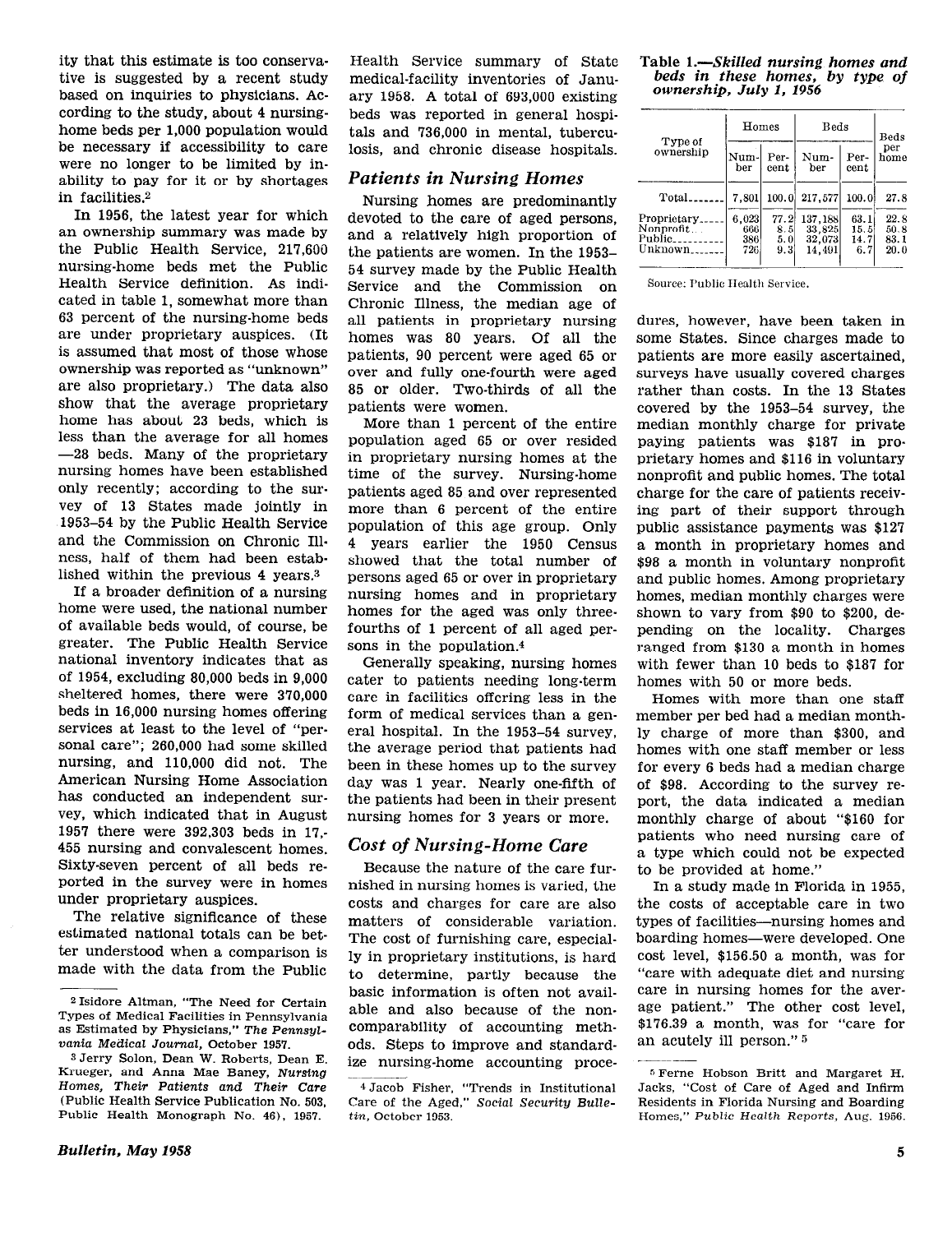Usually the available summary reports do not clearly identify the costs of providing nursing-home care in facilities under voluntary auspices, such as fraternal and religious organizations. Costs for the nursingcare services provided by these homes are not segregated from the costs of the domiciliary services offered to residents not in need of active medical care. In 1955, however, 55 domiciliary and nursing homes reporting to the Council of Jewish Federation and Welfare Funds indicated average costs (for nursing and domiciliary services) of about \$1,855 per resident a year or \$155 a month.6 The average annual cost per person in 1956 in 52 domiciliary and nursing homes reporting to the Board of Hospitals and Homes of the Methodist Church was \$1,302 or \$109 a month.7 These cost levels are indicative of the average cost of care in homes offering only domiciliary services to a considerable portion of their residents. In contrast, the average monthly cost of care in 1956-57 was \$246 in a voluntary "home for incurables" offering considerable nursing care to 182 long-term patients.

In a recent survey made by the Federal Housing Administration on the financing of a number of nonprofit homes for the elderly (including those giving residential and infirmary services), expenditures per resident ranged from \$826 to \$2,705 a year, or from \$69 to \$225 a month.8

Costs for care in government-operated nursing homes tend to approach those in the lower portion of the cost range for voluntary homes. In a survey made in Pennsylvania, 58 counties reported that the average cost per resident in their county homes and hospitals in 1956 was between \$60 and \$105 a month.9

s Federal Housing Administration, Report of the Industry Advisory Committee on Housing for the Elderly, May 1957.

9 A Faculty Committee of the University of Pennsylvania, A Survey and a Statement of Principles on Tar-Supported Medical Institutional Care for the Needy and the Medically Needy of Pennsylwania, 1957.

#### Sources of Financing

There are several major sources for the financing of care in nursing homes. Important developments in the financing of care through the public assistance programs and through voluntary insurance are discussed in some detail in this section. Financing by direct private payments, by philanthropic and organizational contributions, and by public medical care programs (in addition to public assistance) are other important sources about which data are insufficient for any detailed description.

Public assistance.-Highly significant as sources for financing nursinghome care are the Federal, State, and local funds expended under the public assistance programs. About half the patients in nursing homes are recipients of old-age assistance, aid to the blind, or aid to the permanently and totally disabled. A few recipients of aid to dependent children or of general assistance are in nursing homes. Some nursinghome patients have only part of their care financed from public assistance since they have other income resources or receive help from relatives or others. In the joint survey of 1953-54, about 20 percent of the nursing-home patients receiving public assistance made additional payments for their care.

A survey made by the Bureau of Public Assistance of the Social Security Administration showed that in early 1957, out of the 45 States reporting, 43 had specific provisions for money or vendor payments for nursing- or convalescent-home care in one or more of the public assistance programs. Data were obtained from some of the States on the percent of recipients in nursing and convalescent homes and on expenditures. In 24 States, 5.6 percent of all oldage assistance recipients, in 18 States 4.2 percent of those receiving aid to the blind, and in 20 States 7.2 percent of the recipients of aid to the permanently and totally disabled were in nursing homes or convalescent homes. Payments made to and in behalf of recipients in nursing or convalescent homes made up 9.7 percent of all old-age assistance payments in these States, 7.4 percent of payments to the needy blind, and 7.2 percent of the payments under aid to

the permanently and totally disabled.

For the reporting States, total monthly assistance payments for nursing-home patients averaged \$113.73 in old-age assistance, \$113.82 in aid to the blind, and \$128.17 in aid to the permanently and totally disabled. Among these States the averages ranged from \$29.75 to \$116.15 in oldage assistance and from \$64.09 to \$187.93 in aid to the permanently and totally disabled. The amounts received by the nursing homes were somewhat higher, on the average, because of the additional payments from the patient, his relatives, or others.

About 65 percent of the total assistance payments to recipients of oldage assistance in nursing homes were money payments; that is, payment made to the patients, who made payment in their turn to suppliers of the care they received. The other 35 percent was paid in the form of vendor payments directly to the suppliers of the services-to the homes. various medical practitioners, and others who supply the medical services.

The regulations of the Bureau of Public Assistance currently permit the States to divide nursing-home care into its components (board and room, nursing services, drugs, and so on), and a different method of payment (money or vendor) may be used for each component. At least three States-New Mexico, Pennsylvania, and Washington - make a money payment to the recipient for some items of his nursing-home care and pay the vendor for the other items.

In most States the rates of payment for the nursing-home care of public assistance recipients are set either on a statewide basis or locally by applying the method established by the State agency. New York, for example, requires the counties to establish rates in accordance with specified criteria and subject to State approval. At least some New York counties require periodic cost reports from nursing homes caring for public assistance recipients. Minnesota and West Virginia use an established maximum rate applicable to all nursing-home care. Some States have different maximum rates based on the type of facility, as in New Mexico,

<sup>6</sup> Council of Jewish Federations and Welfare Funds. Yearbook of Jewish Social Services, 1956.

<sup>7</sup> Statistical Summary of Institutions Affiliated with the Board of Hospitals and Homes of the Methodist Church, Year Ending December 31, 1956.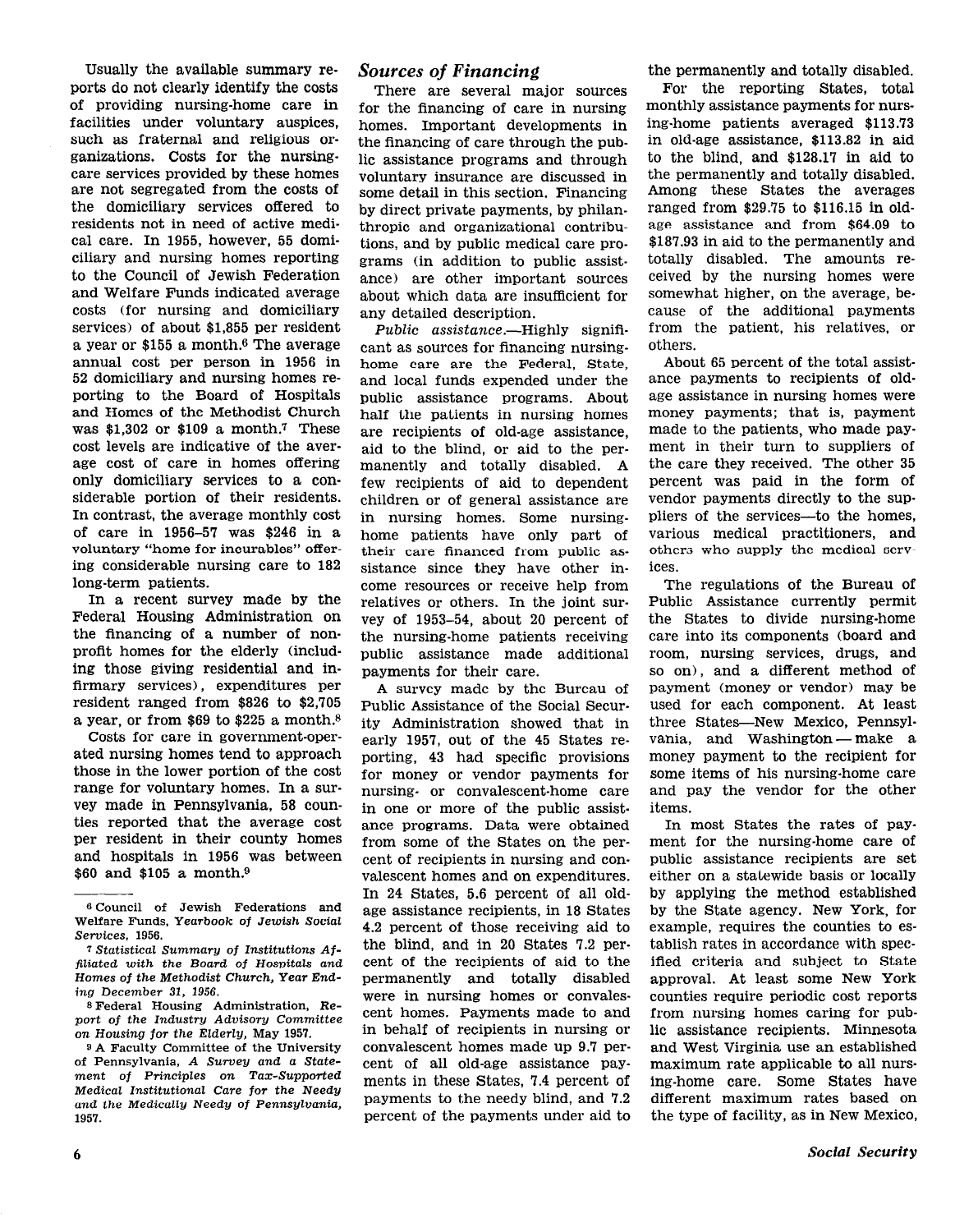which makes a distinction between public and private homes. At least four States-Illinois, Massachusetts, Pennsylvania, and Washington-have set up categories of care, and a scale of rates is tied to these categories. The facilities that offer the care are similarly classified.

Health insurance.-Although health insurance coverage for nursing-home care is not a widely developed benefit, some insurance plans either include such benefits explicitly in their contracts or pay for nursing-home care through special arrangements. Several Blue Cross plans, for example, include provisions for such a benefit as part of the basic plan or as part of a rider that may be purchased optionally. As of January 1958, three plans had certificates that provided for care in nursing homes or in convalescent hospitals, and two plans covered care in convalescent hospitals only. One plan's definition of a convalescent hospital allows for payments in those nursing homes offering care with a high medical service content. One other plan specifically covering care in a nursing home states that its benefit is for care immediately following discharge from a hospital for the remaining days of the hospital-benefit period, but the nursing-home benefit can be received only once during the life of a certificate. Payments in this plan range from \$6 a day to \$8, depending upon the nature of the hospital benefit (semiprivate room or ward). Still another plan has somewhat similar provisions except that it pays for 80 percent of the cost of care in contracting convalescent or chronic disease hospitals; it pays 60 percent of the cost but not more than \$25 a week in noncontracting institutions. One plan allows up to \$6 a day in a contracting nursing home under the provisions of its "prolonged illness certificate," which pays benefits after the basic certificate allowances have been exhausted. Medical payments under the "prolonged illness certificate" are limited to a total of \$5,000.

Information is scanty on the levels of utilization of nursing-home benefits in Blue Cross plans, partly because this type of benefit has been offered only recently. One plan, however, reported that the nursing-home

days used annually were less than 5 per 1,000 members and hospital days about 930 per 1,000 members. About 75 percent of the persons receiving nursing-home care were aged 65 or over.

Benefits for nursing-home care are not commonly included in insurance company policies. A new type of policy-major medical expense insurance-is intended to cover the expenses of extended and costly illness and in some instances provides reimbursement for the cost of nursing. home care. In other major medical expense policies, however, care in nursing homes is explicitly excluded as a benefit. Since major medical expense coverage is usually obtained through group arrangements connected with employment, this form of insurance for the aged, retired persons who make up the overwhelming majority of nursing-home patients is not extensive.

#### Expenditures for Nursing-Home Care

The data available for estimating national expenditures for nursinghome care do not permit precise estimates. The information that is available is frequently difficult to interpret because the distinction is not clearly made between those expenditures devoted to providing care that is primarily residential and personal and those expenditures directed toward providing care that is, in a major sense, medical. Nevertheless, some reasonable approximations of these expenditures can be made, and these estimates are useful for an understanding of the magnitude of the amounts involved.

In the fiscal year 1956-57, it is estimated that more than \$625 million was spent for care in nursing homes of all types of ownership and providing all levels of care (including sheltered care only). Since this estimate covers some levels of care that are not substantially medical in character, a more appropriate expenditure estimate, for the present purpose, would be one that is confined to care in those homes offering skilled nursing care. Such an estimate for 1956-57 would cover care in the 7,800 skilled nursing homes, with 217,000 beds, that were included in State plans approved under the HillBurton program and that the State agencies responsible for the inventories therefore considered to be medical facilities that meet a somewhat exacting definition.

Expenditures from all sources for care in skilled nursing homes in 1956-57 amounted to at least \$320 million. Since the nature of the available data usually permits only a lower.limit estimate to be made, the estimate of \$320 million probably understates somewhat the total amounts actually spent. The amounts from each source that enter into this estimate of total expenditures for skilled nursing-home care are discussed separately, with expenditures from government sources considered first.

Available information on public assistance expenditures in the year ended June 1957 (before the effective date of the 1956 amendments to the Social Security Act providing for separate matching funds for medical care) indicates that approximately \$125 million was paid in behalf of public assistance recipients in skilled nursing homes of all types of ownership. This total includes payments of all sorts-"basic" payments, and money and vendor medical payments. Public assistance payments made in behalf of recipients in institutions broadly designated as "nursing and convalescent homes" were considerably greater-an estimated \$200 million.10 There is no basis for estimating the portions of these expenditures that were derived from Federal, State, and local sources.

In addition to expenditures through the public assistance programs, some public funds are spent for the direct support of publicly operated skilled nursing homes (including the nursing-home or infirmary care in public residential facilities) and for support grants to nonpublic institutions. Difficulties in making this estimate arise from the practice of including expenditures for public nursing homes in the reports of expenditures for public hospitals or for public welfare institutions, without separate identification of the expenditures for skilled nursing homes. On the basis of the

<sup>10</sup> An estimated \$195 million was spent for the same purposes in 1955-56. See Division of Program Research, Research and statistics Note No. 3, 1958.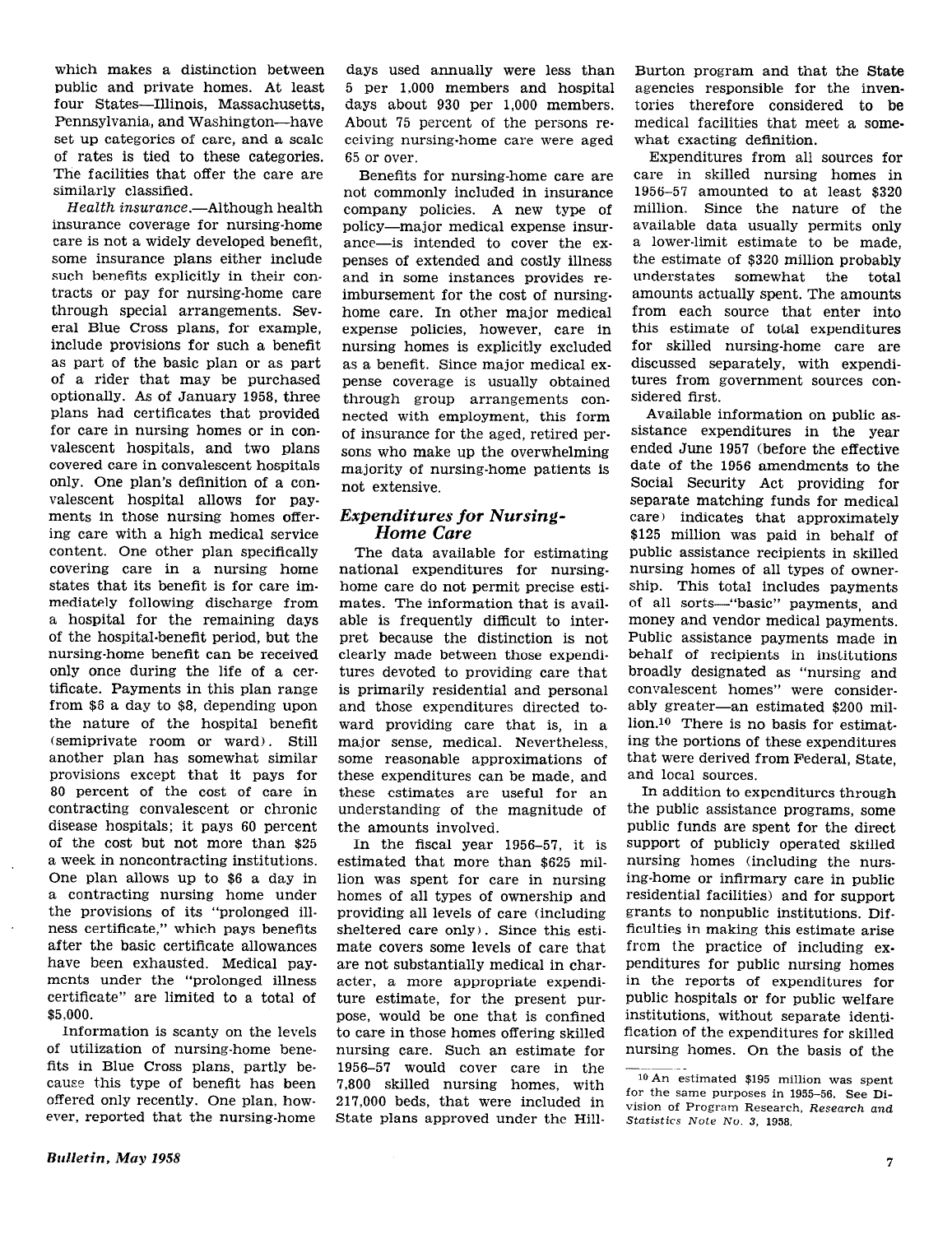available data, however, it is estimated that more than \$10 million was spent in 1956-57 by State and local governments for care in public facilities of this type, in addition to public assistance payments for patients in the public homes.

Private expenditures for skilled nursing-home care in homes under all types of auspices in 1956-57, either in full payment of the charges or in combination with other sources of financing, are estimated to have been about \$175 million. Since medical care insurance played only a small part in these payments, it may be assumed that nearly all private financing was derived from the income, savings, or other resources of the patients themselves and from contributions by relatives or other interested persons.

Care for a considerable number of patients in skilled nursing homes is financed through the organized support of fraternal, religious, labor, and other groups and through philanthropic contributions. These expenditures are not readily separable, however, from the financing of the broader programs of domiciliary services and medical care. On the basis of available financial and utilization data from skilled nursing homes operating under a variety of voluntary nonprofit auspices, it is estimated that the national annual expenditures for this purpose in 1956-57 from philanthropic contributions and from organizational sources was at least \$10 million.

#### Construction of Facilities

The differing types of nursing-home care tend to allow great variability in the type of facility considered appropriate for such care. Consequently, there is extreme variation in the cost of creating these facilities through new construction or through renovation. Some facilities have been con structed at a cost reported to have been as little as \$3,000 per bed, excluding land but including equipment. Other recently constructed facilities have cost as much as \$12,000 or \$14,-000 per bed. Costs ranging from \$5,000 to \$10,000 per bed (exclusive of land) are frequently cited as permitting construction and equipment of facilities of high standard.

Three Federal programs have a

bearing upon the availability of funds for nursing-home construction, equipment, or improvement. In addition, State and local governments may provide funds for construction of public and nonpublic facilities in conjunction with the Hill-Burton program or through independent programs.

Hill-Burton program.-The hospital and medical facilities construction program under title VI of the Public Health Service Act, as amended, is administered by the Public Health Service in the Department of Health, Education, and Welfare. Through this program grants are made to the States for surveying and planning the development of their medical facilities, including nursing homes. Grants are also made on a matching basis to assist in the construction of public and voluntary nonprofit medical facilities. The grants are conditioned upon a demonstration of need as shown by the State plan and upon the facility's compliance with certain standards, including equipment and construction standards. Since the 1954 amendments to the act, nursing homes, hospitals for care of the chronically ill, diagnostic or treatment centers, and rehabilitation facilities have been eligible for such grants. The annual authorization for nursing homes is \$10 million, but Congress has appropriated only \$4 million for this purpose in each of the 4 years since the fiscal year 1953-54.

At the end of 1957, 99 projects, with 4,542 nursing-home beds, were approved for partial financing through Hill-Burton grants. Of these beds, 740 were in operation, 3,115 were in facilities under construction, and 687 had received initial approval. The total cost will be \$48.4 million (\$14.6 million from Federal funds) ; the cost thus averages \$10,650 per bed.

Of the 99 Hill-Burton nursinghome projects, 66 have less than 50 beds and only 13 have 100 or more beds. Forty projects are for new facilities, and 59 are for additions or alterations to existing facilities. About 60 of the projects are affiliated with general hospitals.

Thirty-eight of the projects are under the auspices of a local government, one is under the auspices of a State government, and the remain ing 60 projects are to be operated by voluntary nonprofit organizations.

Small Business Administration  $loans.$  - Privately financed  $loans$ would appear to be an important means for the financing of nursinghome facilities, but a number of reasons account for the generally limited availability of such loans. The principal reason is the prevalent belief among lenders that nursing homes are highly depreciable and that they are of a one-purpose nature. Among other reasons often cited are the lack of explicit standards of service and construction, the difficulty of foreclosing on a health facility where there would be opposing social pressures, the difficulty of insisting on strict business methods in a health facility, and the uncertainties arising from the existing high discontinuance rates among single-proprietor homes.

In recognition of the difficulties in securing commercial loans, the Small Business Administration instituted a program in August 1956 that has been providing loans on a participation basis, jointly with commercial lending institutions, to privately owned nursing homes operated for profit. The loans are made to applicants who show that the needed financing is not otherwise available. The funds may be used for new construction, expansion, or improvement or for working capital. To qualify for a loan, the nursing homes must meet the definition of a small business-that is, annual receipts cannot be more than \$1 million. When the Small Business Administration is the sole lender, the maximum loan is \$250,000, but the amount can be higher if there is an additional loan from a commercial lender. The en. tire loan must be proportionate to the owner's investment. The maximum duration of a loan is 10 years, and the borrower must demonstrate a successful record of earnings. The Small Business Administration's interest rates are usually 6 percent, but the agency may accept a lower interest rate that is set by the participating commercial lender.

Up to December 1957, the Small Busine .s A *ministration* had approved 32 loans to nursing and convalescent homes, and these loans totaled \$1.3 million. New nursing homes and ad-

 $(Cortnued on page 21)$